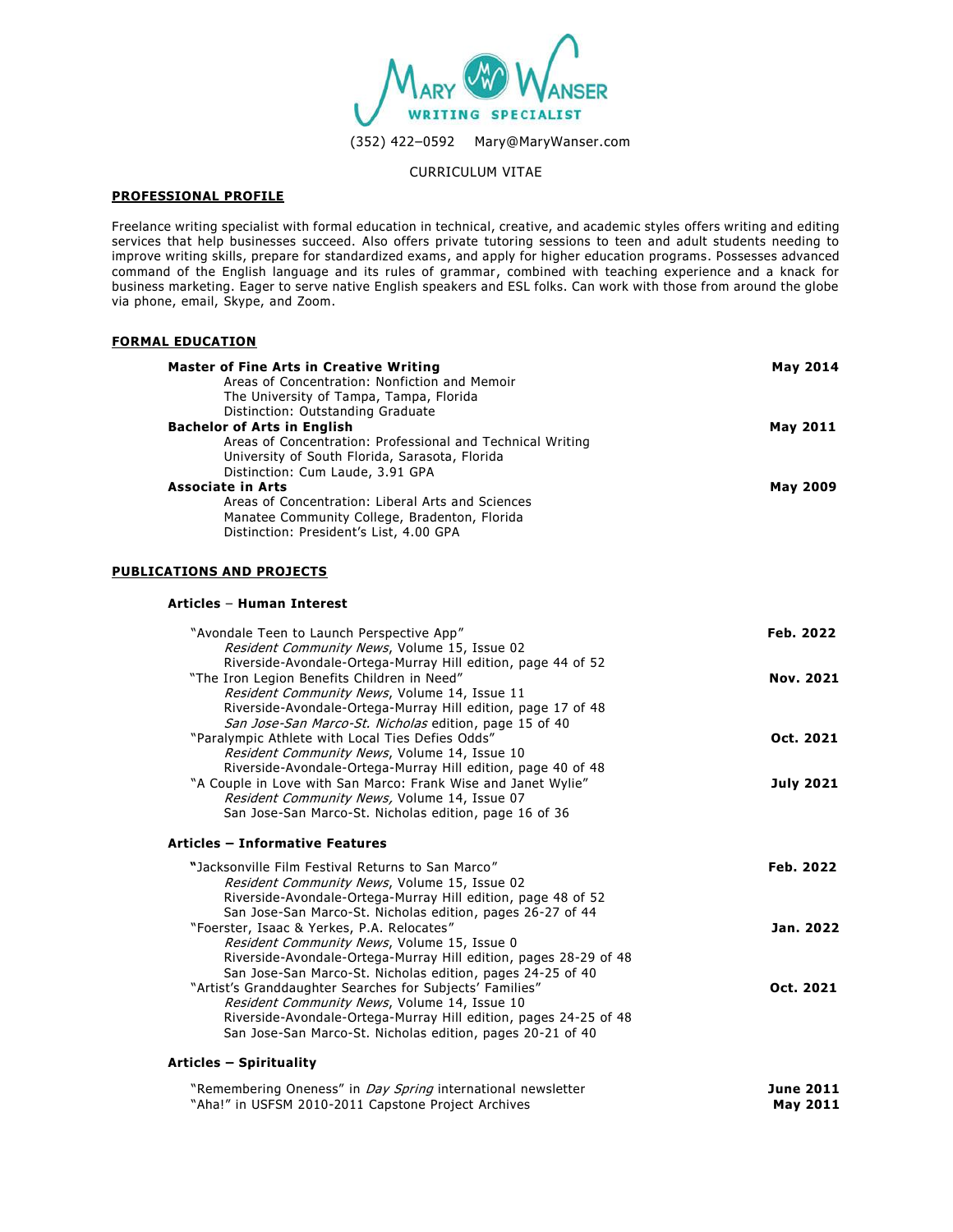# **PUBLICATIONS AND PROJECTS (continued)**

| <b>Blog Posts - Spirituality</b>                                                                                                                                                                                                                          |                        |
|-----------------------------------------------------------------------------------------------------------------------------------------------------------------------------------------------------------------------------------------------------------|------------------------|
| Everyday Enlightenment at marywanser.blogspot.com                                                                                                                                                                                                         | June 2011-Dec. 2012    |
| <b>Business Profiles / Advertorials</b>                                                                                                                                                                                                                   |                        |
| Frazier Jewelers<br>Resident Community News, Volume 15, Issue 05<br>Riverside-Ortega-Avondale-Murray Hill edition, page 48 of 52                                                                                                                          | <b>May 2022</b>        |
| San Jose-San Marco-St. Nicholas edition, page 41 of 44<br>C.U.T. Consignment<br>Resident Community News, Volume 15, Issue 04                                                                                                                              | Apr. 2022              |
| San Jose-San Marco-St. Nicholas edition, page 31 of 44<br>Daily's Place BLUE<br>Resident Community News, Volume 15, Issue 03<br>Riverside-Ortega-Avondale-Murray Hill edition, page 23 of 52                                                              | Mar. 2022              |
| San Jose-San Marco-St. Nicholas edition, page 26 of 44<br>C. Harb's Rug Gallery<br>Resident Community News, Volume 15, Issue 02<br>Riverside-Ortega-Avondale-Murray Hill edition, page 34 of 52<br>San Jose-San Marco-St. Nicholas edition, page 25 of 44 | Feb. 2022              |
| <b>In Memoriams</b>                                                                                                                                                                                                                                       |                        |
| David Foerster<br>Resident Community News, Volume 15, Issue 01<br>Riverside-Avondale-Ortega-Murray Hill edition, page 46 of 48                                                                                                                            | Jan. 2022              |
| San Jose-San Marco-St. Nicholas edition, page 38 of 40<br>Joe Joseph<br>Resident Community News, Volume 14, Issue 11<br>Riverside-Avondale-Ortega-Murray Hill edition, page 46 of 48                                                                      | <b>Nov. 2021</b>       |
| San Jose-San Marco-St. Nicholas edition, page 38 of 40<br><b>Bart Colbert</b><br>Resident Community News, Volume 14, Issue 09<br>Riverside-Avondale-Ortega-Murray Hill edition, page 38 of 48                                                             | Sept. 2021             |
| San Jose-San Marco-St. Nicholas edition, page 30 of 40<br>Shari Duval<br>Resident Community News, Volume 14, Issue 03<br>Riverside-Avondale-Ortega-Murray Hill edition, page 43 of 44<br>San Jose-San Marco-St. Nicholas edition, page 26 of 36           | Mar. 2021              |
| <b>Keepsake Books</b>                                                                                                                                                                                                                                     |                        |
| A Window into the Past<br>The Game                                                                                                                                                                                                                        | Dec. 2021<br>Aug. 2021 |
| <b>Magazine Spreads</b>                                                                                                                                                                                                                                   |                        |
| Circles Social Datebook and Charity Register - Northeast Florida's premier nonprofit and philanthropy<br>magazine                                                                                                                                         |                        |
| "Persevering Through Crisis" Volume 7, pages 22-24 of 118<br>"Genderosity: The Difference Between Men and Women in Giving"<br>Volume 6, pages 87-91 of 118                                                                                                | Feb. 2022<br>Jan. 2021 |
| "Better Than a Decade Ago. Diverse as Ever. State of the Nonprofit<br>in Northeast Florida" Volume 5, pages 56-58 of 186<br>"Many Passions, One Purpose: First Coast Difference Makers"<br>Volume 5, pages 46-54 of 186                                   | Nov. 2019<br>Nov. 2019 |
| Historic Life - a newcomer's guide to the historical neighborhoods of Jacksonville, Florida                                                                                                                                                               |                        |
| "Looking Back, Looking Forward" Volume 7, pages 21-57 of 106                                                                                                                                                                                              | <b>July 2021</b>       |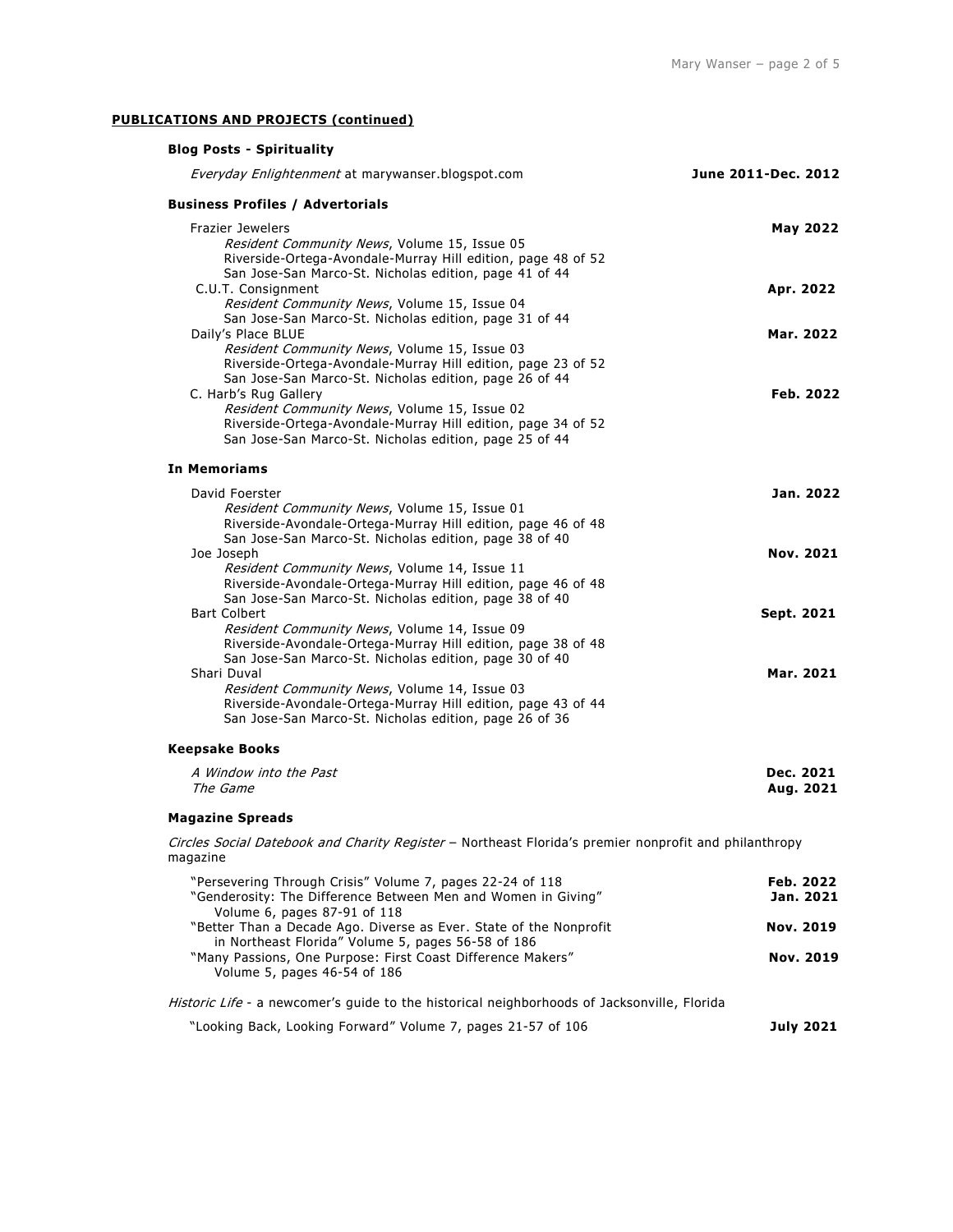# **PUBLICATIONS AND PROJECTS (continued)**

## **Newspaper Columns**

| <i>Resident Community News</i> - a Jacksonville, Florida community publication                                                                                                                  |                         |
|-------------------------------------------------------------------------------------------------------------------------------------------------------------------------------------------------|-------------------------|
| "Local Folks" biographical stories based on live interviews                                                                                                                                     |                         |
| Dori & Christian Thomsen, Volume 15, Issue 03<br>Riverside-Avondale-Ortega-Murray Hill edition, page 24 of 52                                                                                   | Mar. 2022               |
| San Jose-San Marco-St. Nicholas edition, page 28 of 44<br>Kelly & Clint Ross, Volume 15, Issue 02<br>Riverside-Avondale-Ortega-Murray Hill edition, page 35 of 52                               | Feb. 2022               |
| San Jose-San Marco-St. Nicholas edition, page 28 of 44<br>Beth Robison, Volume 14, Issue 12<br>Riverside-Avondale-Ortega-Murray Hill edition, pages 34-35 of 52                                 | Dec. 2021               |
| San Jose-San Marco-St. Nicholas edition, pages 28-29 of 44<br>Danielle & Ian Cleary, Volume 14, Issue 11<br>Riverside-Avondale-Ortega-Murray Hill edition, pages 38-39 of 48                    | <b>Nov. 2021</b>        |
| "The Way We Were" biographical stories based on live interviews with seniors                                                                                                                    |                         |
| Jack Lanier, Volume 15, Issue 06<br>Riverside-Ortega-Avondale-Murray Hill edition, page 50 of 52                                                                                                | <b>June 2022</b>        |
| San Jose-San Marco-St. Nicholas edition, page 42 of 44<br>Clayton M. Spradley, Volume 15, Issue 05                                                                                              | <b>May 2022</b>         |
| Riverside-Ortega-Avondale-Murray Hill edition, page 50 of 52<br>San Jose-San Marco-St. Nicholas edition, page 42 of 44<br>Agnes Stack, Volume 15, Issue 03                                      | Mar. 2022               |
| Riverside-Ortega-Avondale-Murray Hill edition, page 50 of 52<br>San Jose-San Marco-St. Nicholas edition, page 42 of 44                                                                          |                         |
| Julie Babcock, Volume 15, Issue 02<br>Riverside-Ortega-Avondale-Murray Hill edition, pages 38-39 of 52<br>San Jose-San Marco-St. Nicholas edition, pages 32-33 of 44                            | Feb. 2022               |
| Sparta Independent - a community publication serving Sussex County, New Jersey                                                                                                                  |                         |
| "Ask the Expert" a five-article series of answers based on readers' questions<br>posed to the tutoring expert                                                                                   | <b>July-Aug. 2018</b>   |
| <b>Personal Memoir</b>                                                                                                                                                                          |                         |
| "To Anonymous A" essay in an online magazine Feminine Collective<br>"Enchained" essay in a women's print anthology My Other Ex: Women's                                                         | Mar. 2016<br>Sept. 2014 |
| True Stories of Leaving and Losing Friends<br>"Things I Wasn't Supposed to Say: A Mosaic Memoir" full-length manuscript<br>as master's thesis                                                   | Dec. 2013               |
| Poetry / Jingles                                                                                                                                                                                |                         |
| Marketing video written, produced, and performed for The Grace Financial Group<br>"you hear swift feet patter down the staircase" untitled poem in USFSM<br>2010-2011 Capstone Project Archives | Jan. 2018<br>May 2011   |
| <b>Press Releases</b>                                                                                                                                                                           |                         |
| "Jaguars Help Launch the Cultural Council's Arts+ Campaign"<br>Resident Community News Volume 14, Issue 06<br>Riverside-Avondale-Ortega-Murray Hill edition, page 27 of 48                      | <b>June 2021</b>        |
| San Jose-San Marco-St. Nicholas edition, page 11 of 40<br>"Local Author to Host Launch Party"<br>Resident Community News, Volume 14, Issue 05                                                   | May 2021                |
| Riverside-Avondale-Ortega-Murray Hill edition, page 13 of 48<br>San Jose-San Marco-St. Nicholas edition, page 15 of 40                                                                          |                         |

"Welcome, Peaceful Praise! A New Minister Takes the Pulpit at Unity of Sussex County" Jan. 2021 in multiple media outlets online and in print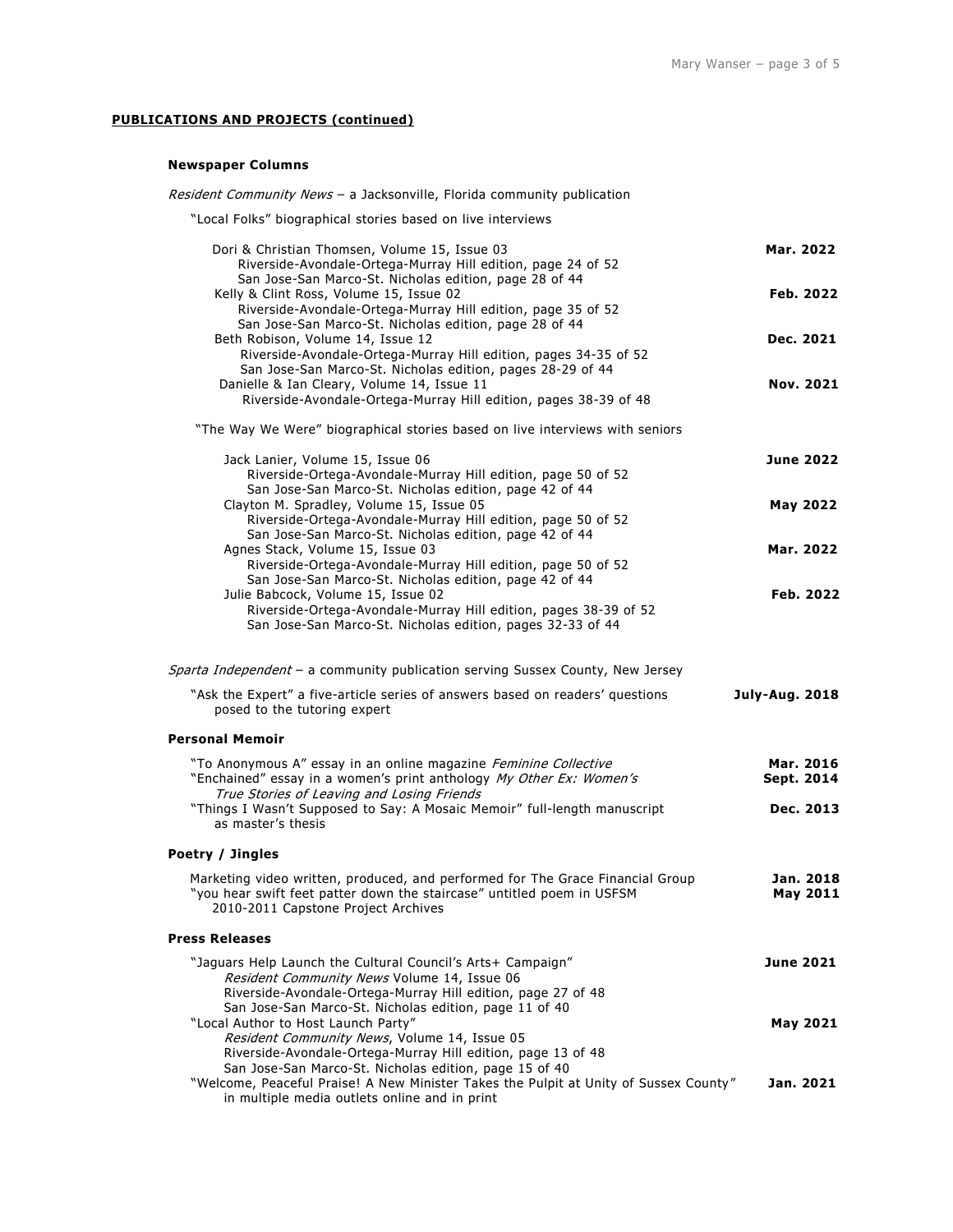# **Press Releases (continued)**

| "Sparta High School Graduate Publishes Third Book"<br>Sparta Independent, Vol. 36, No. 21<br>New Jersey Herald, May 21, 2020 issue                                                                                                                 | <b>May 2020</b>                                            |
|----------------------------------------------------------------------------------------------------------------------------------------------------------------------------------------------------------------------------------------------------|------------------------------------------------------------|
| <b>Website Pages</b>                                                                                                                                                                                                                               |                                                            |
| Digital portfolio and website at www.MaryWanser.com<br>Website design, content assistance, and ongoing maintenance for<br>www.JohnDWilliams.attorney<br>Web design, content, and maintenance for www.TheGraceFinancialGroup.com                    | 2014-present<br>Nov. 2019-Nov. 2021<br>Oct. 2018-Feb. 2021 |
| Refresh of design, layout, and navigation for www.MarinaAntropowCramer.com                                                                                                                                                                         | Oct. 2019                                                  |
| <b>SPEAKING ACTIVITIES</b>                                                                                                                                                                                                                         |                                                            |
| Public reading of personal essays, monthly at Black Dog Books in Newton, New Jersey<br>Public readings (3) of original poetry at various venues in Milford, Pennsylvania at<br>annual Readers and Writers Festival                                 | Feb.-Oct. 2019<br>Sept. 2019                               |
| Q&A Panel Discussion for The University of Tampa's Master of Fine Arts Program<br>Commencement address at the inaugural hooding ceremony of The University of Tampa's<br>Master of Fine Arts Program                                               | Jan. 2017<br>Jan. 2014                                     |
| Public reading of personal memoir at Reeves Theatre in Tampa, Florida<br>Guest lecture about career goals and job opportunities for writing program graduates<br>at the University of South Florida Sarasota-Manatee                               | Jan. 2014<br>Mar. 2012                                     |
| <b>INSTRUCTIONAL EXPERIENCE</b>                                                                                                                                                                                                                    |                                                            |
| Private Tutor, Writing Consultant, and Copy Editor<br>Customized Lesson Design, English and related disciplines, children through adults<br>globally online                                                                                        | July 2012-present                                          |
| <b>Certified Tutor</b><br>Customized Lesson Design<br>Subjects: ACT, elementary K-6, English, ESL/ESOL, grammar, PowerPoint, proofreading,<br>reading, SAT, study skills, TEAS, vocabulary, and writing<br>WyzAnt, Incorporated, national registry | Jan. 2012-present                                          |
| <b>Online Writing Tutor</b><br>Student submission acceptance and review<br>Pearson's Smarthinking, Inc., Washington, DC                                                                                                                            | Sept. 2015-Jan. 2017                                       |
| <b>Substitute Teacher</b><br>Various subject areas, grades 6-11<br>State College of Florida Collegiate School, public prep, Bradenton, Florida                                                                                                     | Oct. 2012-Sept. 2016                                       |
| <b>Adjunct College Professor</b><br>Language and Literature Department<br>State College of Florida, public community, Bradenton, Florida                                                                                                           | Aug. 2014-Dec. 2015                                        |
| <b>Seminar Leader</b><br>"Chronology in Memoir: Sequencing Events," graduate students<br>The University of Tampa, private campus, Tampa, Florida                                                                                                   | Jan. 2014                                                  |
| <b>Substitute Teacher</b><br>English camp for international students, ages 14-19<br>IMG Pendleton School, University and Language Center, private academy, Bradenton, Florida                                                                      | <b>July-Aug. 2012</b>                                      |
| <b>Assistant Teacher</b><br>Individual tutoring, test proctoring, junior and high school groups<br>IMG Pendleton School, Learning Resource Center, private academy, Bradenton, Florida                                                             | <b>Feb.-June 2012</b>                                      |